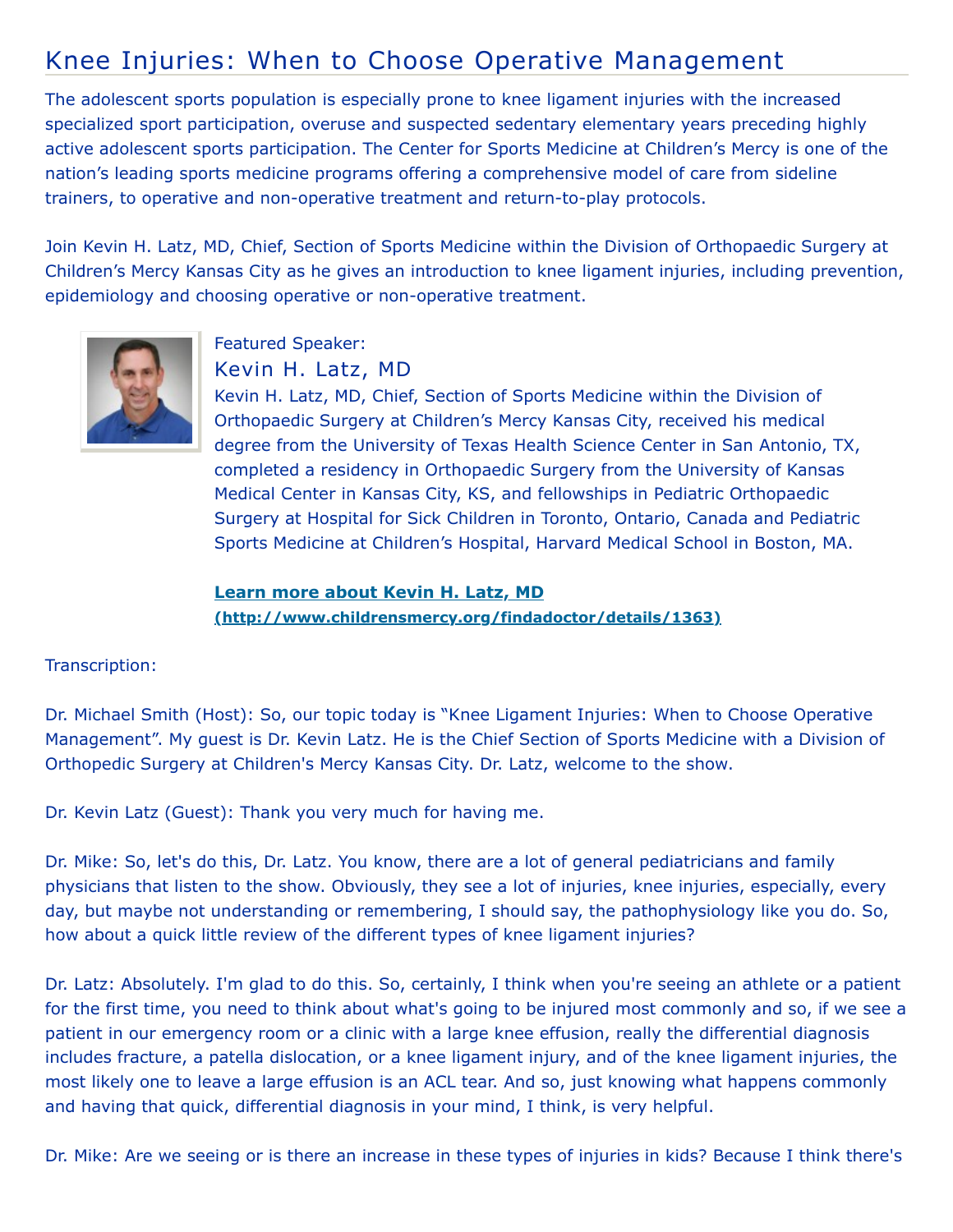a theory out there, right, where a lot of kids today at the elementary school level aren't quite as active as we used to be, right? But, when they hit middle school, high school, they tend to become very active, so is that causing a problem? Are we seeing more injuries because we're so sedentary in elementary school, but all of a sudden we become real active at 13 or 14?

Dr. Latz: Well, there are certainly some knee problems that we see we think are activity related. I think the knee ligament injuries actually are . . . That's less proven. I think there is an increase in number of knee ligament injuries. I think some of that is an awareness, i.e. that an adolescent or even a preadolescent athlete can sustain a significant knee injury. I think the more widespread availability of MRIs also increases that. I think there's a very low threshold now to get MRIs and there's good and bad things about that, but one of the good things is that it'll quickly identify an ACL tear. I do think that certainly we know that women are more vulnerable than men to ACL injuries, and with Title IX, it's been quite a few years now, but with that advent and the blessing that comes with more female participation in sports, comes the curse of more knee ligament injuries, as well.

Dr. Mike: Right. So, let's talk a little bit, then, before we get into management and when, really, to choose operative management as the course of treatment, let's talk a little bit about prevention first. What are some of the things that you're doing at Children's Mercy looking at preventing these types of injuries?

Dr. Latz: Well, it's a lot of education and we do have knee ligament injury prevention programs, focused primarily on the ACL, but that would also include MCL and PCL injuries, as well. I think the big thing is just making athletes aware that the ACL is an emergency break. It really comes into play when you're fatigued, so aerobic conditioning as well as working on balance is just a huge key towards injury prevention.

Dr. Mike: Yes, so when we finally have that diagnosis, right, so we have that large effusion, we think it's a ligamentous injury, we confirm it on MRI. So, now, we're standing at that fork in the road, right? So, are we going to watch and wait? Are we going to be more aggressive, maybe operative care? Walk us down your thought process when you come to that fork in the road and how, ultimately, do you chose operative management?

Dr. Latz: Right. Well, it's, unfortunately, a conversation that I have nearly every day. I think the first thing I tell parents and patients, for that matter, is that an ACL tear does not necessarily mandate surgery. It really is based on the goals and aspirations of that athlete. It really is a shared decision. I think my role is to educate and provide options and I really think that physiotherapist plays a huge role in that education process as well. If I've got a younger athlete, I might be more apt to steer them towards surgery. In other words, they're pre-adolescent, because I think the demands they put on their knees, not necessarily in formal sports, but just day-to-day activities might be greater, and so it's one of those unique situations where, with our younger patients, we might be a little bit more aggressive in steering them towards surgery, but really feel very strongly to share decision, a very tailored decision, toward that individual athlete and family.

Dr. Mike: So, comparing an adolescent to an adult, are there differences in outcomes if you have to go to surgery?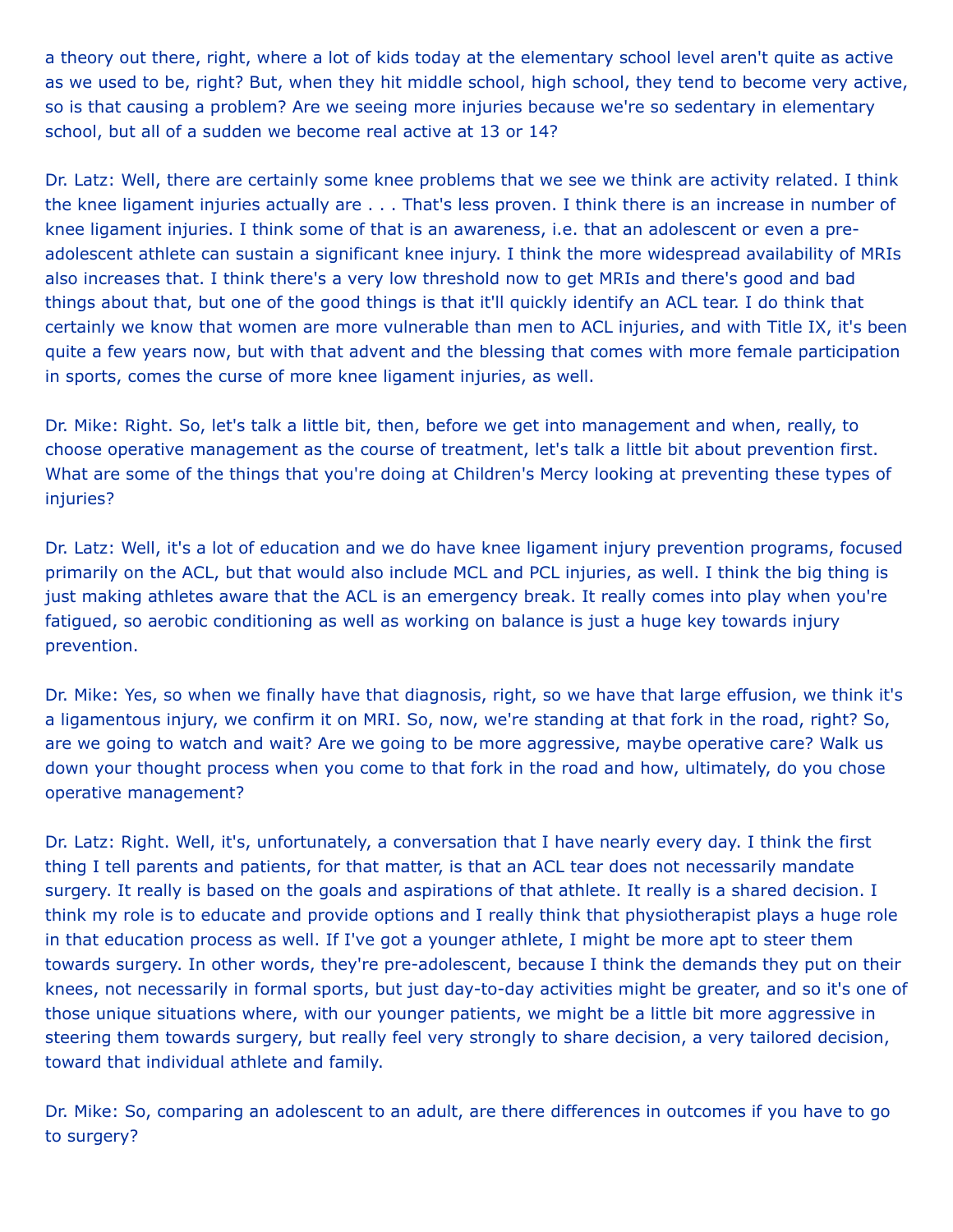Dr. Latz: You know, I think the true adolescent that we're seeing, the high school aged athlete, those are typically, unless you're talking about a professional athlete, that's a 15-year-old high school football/soccer player, is frankly, just going to be a more fit, toned individual than a 35-year-old recreational athlete. So, I think the blessing here is when I get those patients in the operating room, their pre-hab; i.e. the work that they've got in, put in to get their knee ready for surgery, if you will, is going to be much more effective and they're really going to have a knee that looks and feels very good before we hit the operating room; whereas, the person who's working and doing rehab on the side, often just has a real struggle getting to the point to where we think their knee is ready for surgery.

Dr. Mike: Let's go back to the prevention question again. So, when you look at the different athletes coming out of high school with these types of injuries, is there one sport over another that you see more and more causing these injuries? That's a good question, right? Because that might become an important thing for those coaches to maybe have some education on how they might be able to prevent that. Do you see a difference between soccer players and football players, for instance, with these types of injury?

Dr. Latz: I do. The typical patient, probably 75% of my ACL reconstruction patients are females involved in high school or collegiate basketball and soccer. There's a number of NCAA and high school surveillance studies looking at that that really point to the male athlete that gets injured is more likely going to be a football player and the female athlete is going to be a basketball player or soccer player.

Dr. Mike: So, keeping that in mind, do you have any advice for a teenage girl who's a soccer player? What's the best thing she can do to protect her knees? Are there certain stretches, certain things that you would recommend? Because, obviously, as we all know, prevention is the best way to go, right? What do you teach?

Dr. Latz: Absolutely. Well, so we teach them that, again, you just can't say enough aerobic fitness part of things. They've really got to be out there, and can't be competing when they're fatigued. They've really got to have great aerobic fitness and both their coach and the player need to be aware of that. I think there are clearly some movement patterns that put a patient at risk, and so a simple what's called a "box jump" where they jump off a two-foot box in your clinic and land and then go to jump again, there's got to be a distraction moment there where they're not focusing on how they're landing, but they're focusing on showing you how high they can jump. If that patient lands with their knees going inward, or if in a course of a series of single leg jumps across my clinic, if they have no balance, i.e. no eccentric control, that's really a red flag and really an athlete that you want to get working either with a physiotherapist or an athletic trainer or even just with a motivated set of parents to work on those proper landing mechanics.

Dr. Mike: Yes. That's really interesting and that's important. I'm sure a lot of the coaches know that and I'm sure they're trying to recognize that as well, so that's an interesting way to identify who might be more at risk for the injuries, that's interesting. Well, Dr. Latz, this is a very interesting topic for me, I really thank you for the work that you're doing at Children's Mercy and for coming on this show today. You're listening to Transformational Pediatrics with Children's Mercy Kansas City. For more information, you go to www.childrensmercy.org. That's www.childrensmercy.org. I'm Dr. Mike Smith. Thanks for listening.